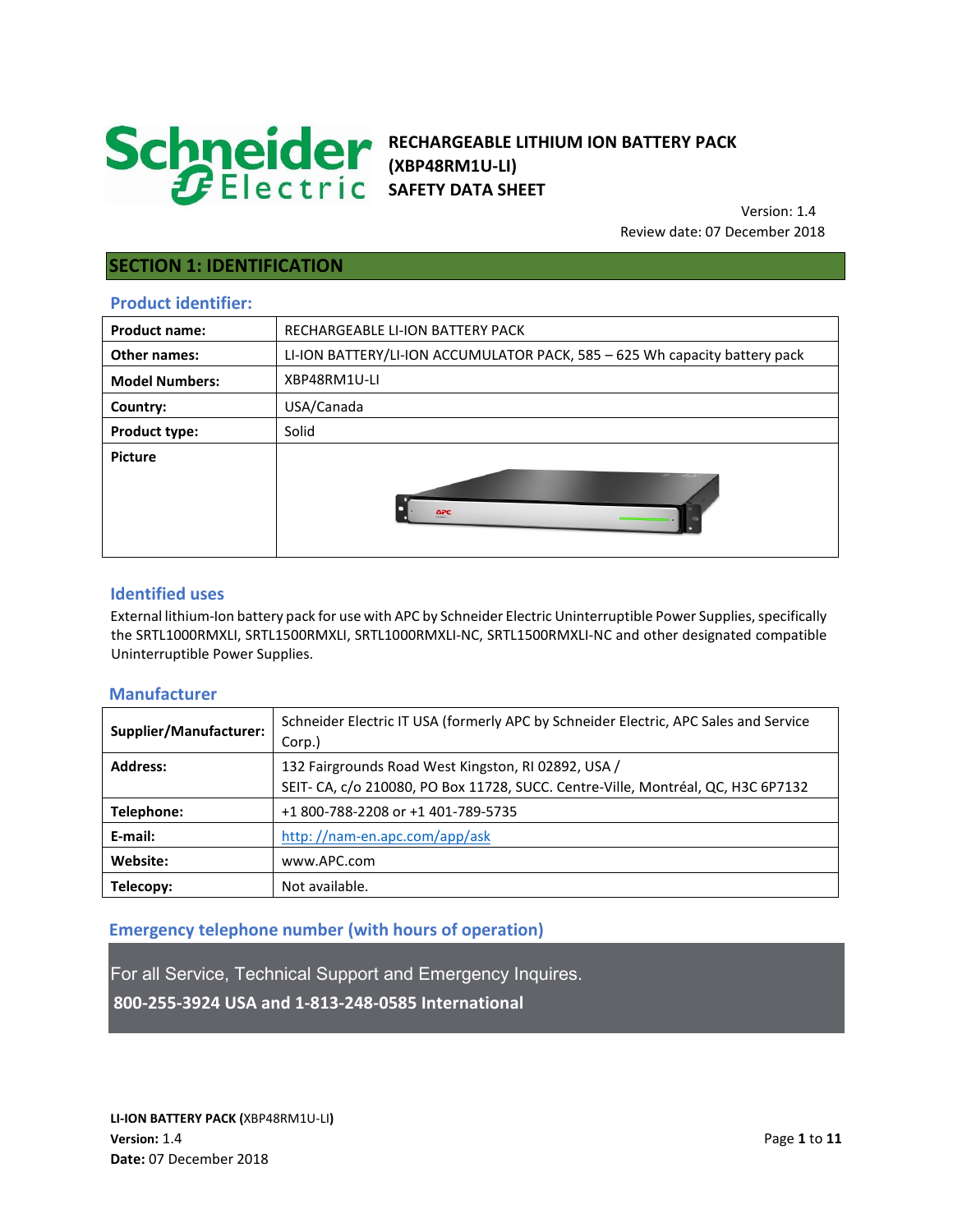# **SECTION 2: HAZARDS IDENTIFICATION**

### **OSHA/HCS status:**

OSHA Hazard Communication: This material is not considered hazardous by the OSHA Hazard Communication Standard 29 CFR 1910.1200 as amended by the Globally Harmonized System of Classification and Lableing (GHS).

| Carcinogenicity (NTP):  | Not listed |
|-------------------------|------------|
| Carcinogenicity (IARC): | Not listed |
| Carcinogenicity (OSHA): | Not listed |

## **Classification of the substance or mixture:**

Not classified.

### **GHS label elements:**

| Signal word:       | No signal word.                                   |
|--------------------|---------------------------------------------------|
| Hazard statements: | No known significant effects or critical hazards. |

### **Precautionary statements**

| <b>Prevention:</b> | Not applicable |
|--------------------|----------------|
| <b>Response</b>    | Not applicable |
| <b>Storage</b>     | Not applicable |
| <b>Disposal</b>    | Not applicable |

**Hazards not otherwise classified (HNOC)** 

Physical hazards not otherwise classified (PHNOC): None known.

Health hazards not otherwise classified (HHNOC): In case of cell damage, possible release of dangerous substances and a flammable gas mixture.

# **SECTION 3: COMPOSITION / INFORMATION ON INGREDIENTS**

Substance/Mixture: Mixture. Other means of identification: Not available.

## **CAS number/other identifiers**

| Part                                                        | Product/ingredient<br>name                     | <b>Identifiers</b> | %         | Classification<br>OSHA HCS 2015                                                     |
|-------------------------------------------------------------|------------------------------------------------|--------------------|-----------|-------------------------------------------------------------------------------------|
| Cathode<br>(positive electrode)                             | Lithium Metal<br>Composite<br>(Li(Ni,Mn,Co)O2) | Mixture            | 20-50     | Eye, Skin, Respiratory<br>Irritant                                                  |
| Anode<br>(negative<br>electrode)                            | Carbon, as<br>Graphite                         | CAS: 7440-44-0     | $10 - 30$ | Eye, Skin, Respiratory<br>Irritant                                                  |
| Electrolyte<br>LiPF6 salt $+EC$<br>(proprietary)<br>solvent |                                                | Mixture            | $12 - 17$ | Mixture: Flammable;<br>Reactive; Sensitizer;<br>Eye, Skin &<br>Respiratory Irritant |
|                                                             | Polyvinylidene<br>Fluoride (PVDF)              | CAS:<br>24937-79-9 | $<$ 5     | Hot a hazardous<br>substance or<br>mixture.                                         |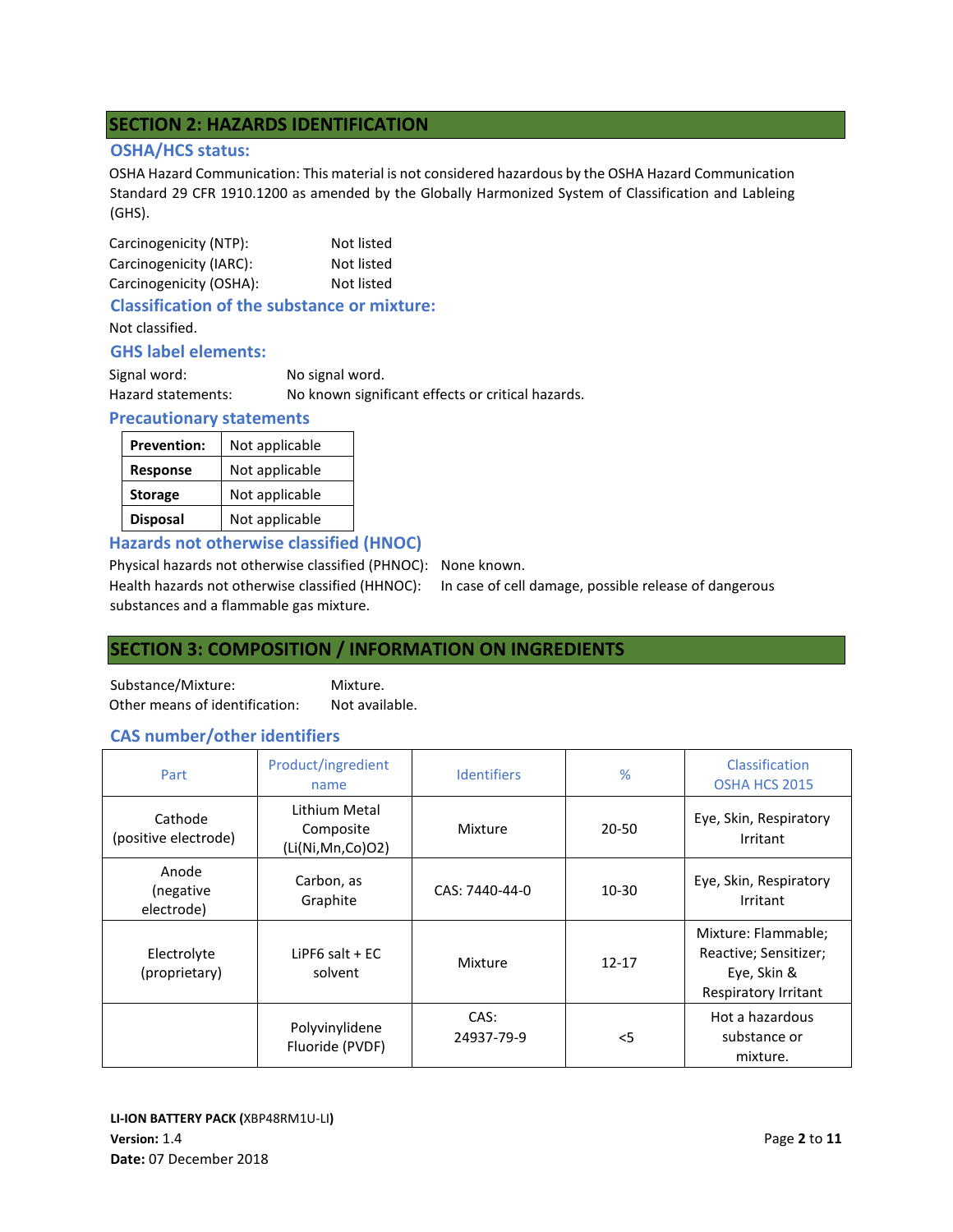|                     | Aluminum Metal                         | CAS: 7429-90-5 | $2 - 10$ | Hot a hazardous<br>substance or<br>mixture. |
|---------------------|----------------------------------------|----------------|----------|---------------------------------------------|
|                     | Copper Metal                           | CAS: 7440-50-8 | $2 - 10$ | Hot a hazardous<br>substance or<br>mixture. |
| Housing/Electronics | Steel Alloy/Plastic<br>and Metal Parts | Mixture        |          | Hot a hazardous<br>substance or<br>mixture. |

### **Further Information**

For information purposes: Because of the cell structure the dangerous ingredients will not be available if used properly.

Hazardous Material Content per Directive 2006/66/EC on batteries and accumulators

| Mercury content: | $Hg < 0.1$ mg/kg |
|------------------|------------------|
| Cadmium content: | Cd < 1 mg/kg     |
| Lead content:    | $Pb < 10$ mg/kg  |

# **SECTION 4: FIRST AID MEASURES**

### **General information**

The following first aid measures are required only in case of exposure to interior battery components after damage of the external battery casing.

Undamaged, closed cells do not represent a danger to the health.

# **Description of necessary first aid measures**

| Eye contact       | Rinse immediately with plenty of water, also under the eyelids, for at least 15 minutes. Seek<br>medical treatment by eye specialist. |
|-------------------|---------------------------------------------------------------------------------------------------------------------------------------|
| <b>Inhalation</b> | Ensure of fresh air. Consult a physician.                                                                                             |
| Skin contact      | In case of contact with skin wash off immediately with plenty of water. Consult a physician.                                          |
| Ingestion         | Drink plenty of water.<br>Call a physician immediately.                                                                               |

# **Most important symptoms/effects, acute and delayed**

# **Potential acute health effects**

| Eye contact         | No known significant effects or critical hazards. |  |
|---------------------|---------------------------------------------------|--|
| <b>Inhalation</b>   | No known significant effects or critical hazards. |  |
| <b>Skin contact</b> | No known significant effects or critical hazards. |  |
| Ingestion           | No known significant effects or critical hazards. |  |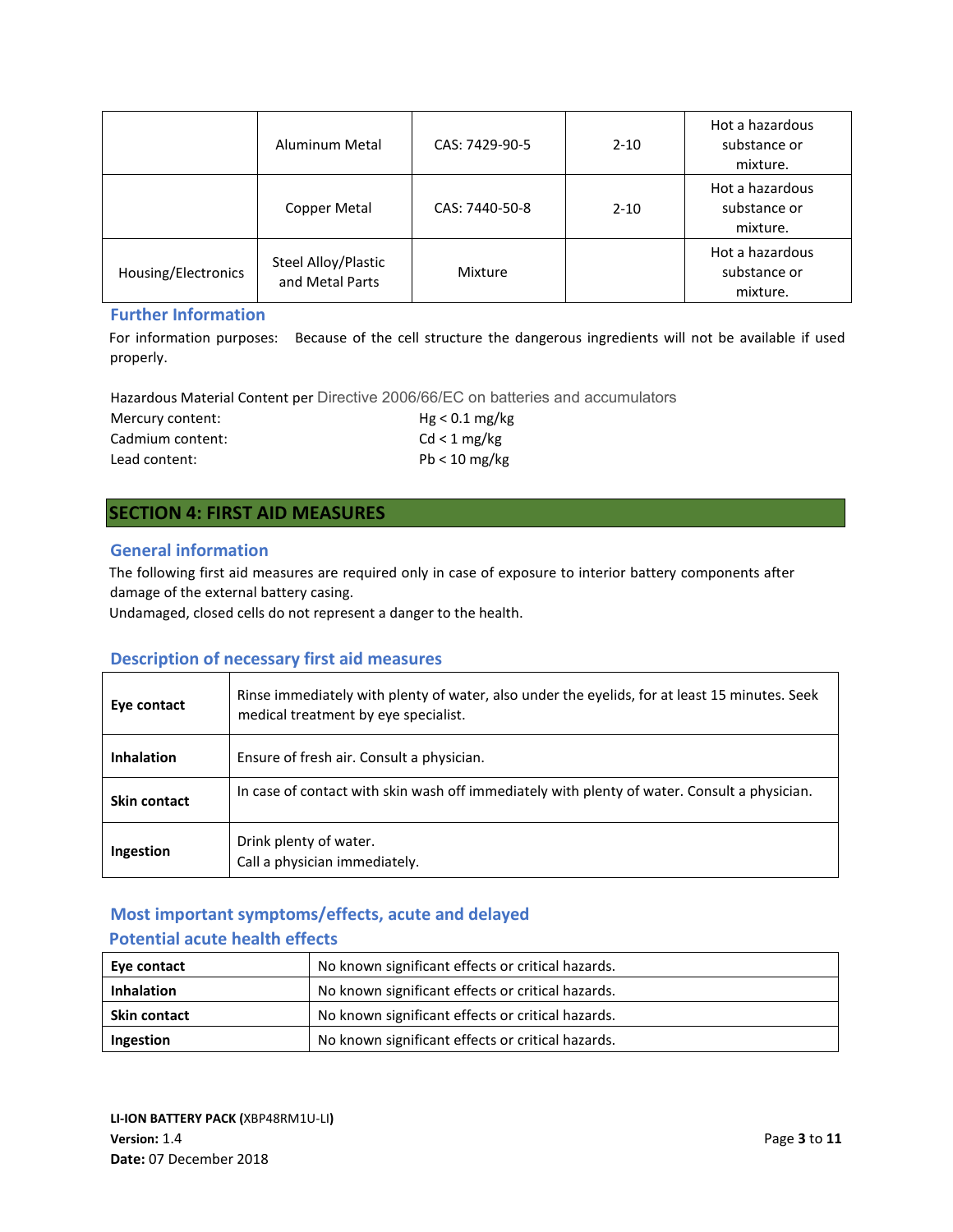# **Over-exposure signs/symptoms**

| Eye contact         | No known significant effects or critical hazards. |  |
|---------------------|---------------------------------------------------|--|
| <b>Inhalation</b>   | No known significant effects or critical hazards. |  |
| <b>Skin contact</b> | No known significant effects or critical hazards. |  |
| Ingestion           | No known significant effects or critical hazards. |  |

# **Indication of immediate medical attention and special treatment needed, if necessary**

| Notes to physician                         | none                                                                              |
|--------------------------------------------|-----------------------------------------------------------------------------------|
| <b>Specific treatments</b>                 | No specific treatment                                                             |
| <b>Protection of first-aiders</b>          | No action shall be taken involving any personal risk or without suitable training |
| See toxicological information (Section 11) |                                                                                   |

See toxicological information (Section 11)

# **SECTION 5: FIRE-FIGHTING MEASURES**

### **Extinguishing media**

| Suitable extinguishing media                      | Cold water and dry powder in large amount are applicable.<br>Use metal fire extinction powder or dry sand if only few cells are involved.                                                                      |
|---------------------------------------------------|----------------------------------------------------------------------------------------------------------------------------------------------------------------------------------------------------------------|
| Unsuitable extinguishing<br>media                 | None known.                                                                                                                                                                                                    |
| Specific hazards arising from<br>the chemical     | May form hydrofluoric acid if electrolyte comes into contact with water.                                                                                                                                       |
| <b>Hazards thermal</b><br>decomposition products  | In case of fire, the formation of the following flue gases cannot be excluded:<br>Hydrogen fluoride (HF), Carbon monoxide and carbon dioxide.                                                                  |
| Special protective actions for<br>fire-fighters   | If possible, remove cell(s) from firefighting area. If heated above $125^{\circ}$ C,<br>cell(s) can explode/vent. Cell is not flammable but internal organic<br>material will burn if the cell is incinerated. |
| Special protective equipment<br>for fire-fighters | Wear self-contained breathing apparatus and protective suit.                                                                                                                                                   |

# **SECTION 6: ACCIDENTAL RELEASE MEASURES**

# **Personal precautions, protective equipment and emergency procedures**

| For non-emergency<br>personnel | Use personal protective clothing.<br>Avoid contact with skin, eyes and clothing.<br>Avoid breathing fume and gas. |
|--------------------------------|-------------------------------------------------------------------------------------------------------------------|
| For emergency                  | Take note of any information in Section 8 on suitable and unsuitable materials. See also                          |
| responders                     | the information in "For nonemergency personnel".                                                                  |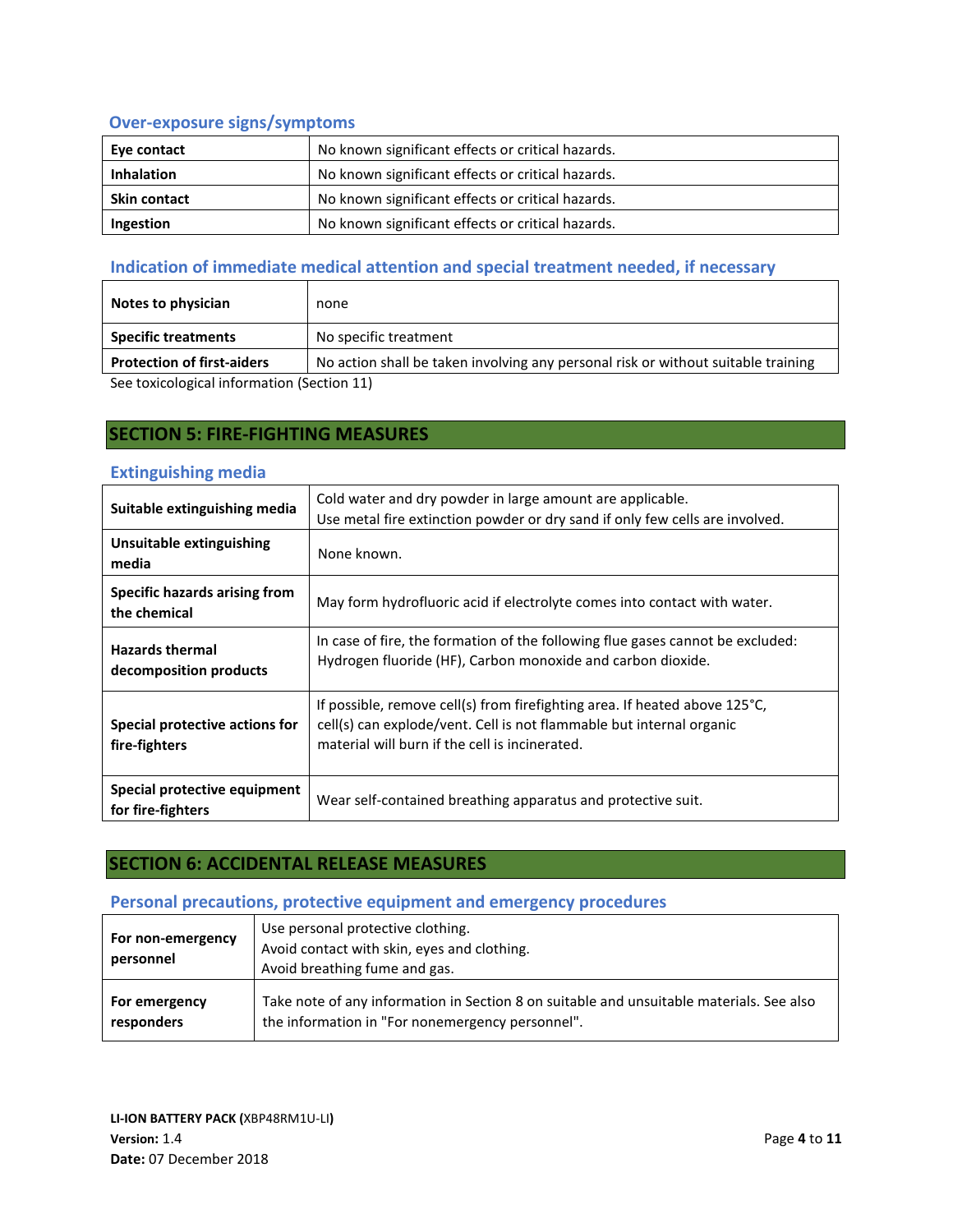**Environmental** 

**precautions** Do not discharge into the drains/surface waters/groundwater.

### **Methods and materials for containment and cleaning up**

Pick up and send for disposal. Note that the battery pack may contain a charge a Note: See Section 1 for emergency contact information and Section 13 for waste disposal.

# **SECTION 7: HANDLING AND STORAGE**

### **Precautions for safe handling**

| <b>Protective measures</b>                                         | Put on appropriate personal protective equipment (see Section 8).                                                                                                                                                |
|--------------------------------------------------------------------|------------------------------------------------------------------------------------------------------------------------------------------------------------------------------------------------------------------|
| Advice on safe handling                                            | Avoid short circuiting the cell. Avoid mechanical damage of the cell. Do not open<br>or disassemble.<br>Protect against fire and explosion. Keep away from open flames, hot<br>surfaces and sources of ignition. |
| Conditions for safe storage,<br>including any<br>incompatibilities | Storage at room temperature at approx. 20°C, 60% of the nominal capacity (OCV<br>approx. 3.6 - 3.9 V).<br>Keep in closed original container.                                                                     |

# **SECTION 8: EXPOSURE CONTROLS / PERSONAL PROTECTION**

## **Control parameters**

### **United States Occupational exposure limits**

None

### **Canada**

None

| Appropriate<br>engineering controls | No specific precautions necessary. |
|-------------------------------------|------------------------------------|
| Environmental<br>exposure controls  | No specific precautions necessary. |

## **Individual protection measures**

| <b>Hygiene measures</b>       | When using do not eat, drink or smoke. Wash hands before breaks and after work. |
|-------------------------------|---------------------------------------------------------------------------------|
| Eye/face protection           | No specific precautions necessary.                                              |
| <b>Hand protection</b>        | No specific precautions necessary.                                              |
| <b>Body protection</b>        | No specific precautions necessary.                                              |
| Other skin protection         | No specific precautions necessary.                                              |
| <b>Respiratory protection</b> | No specific precautions necessary.                                              |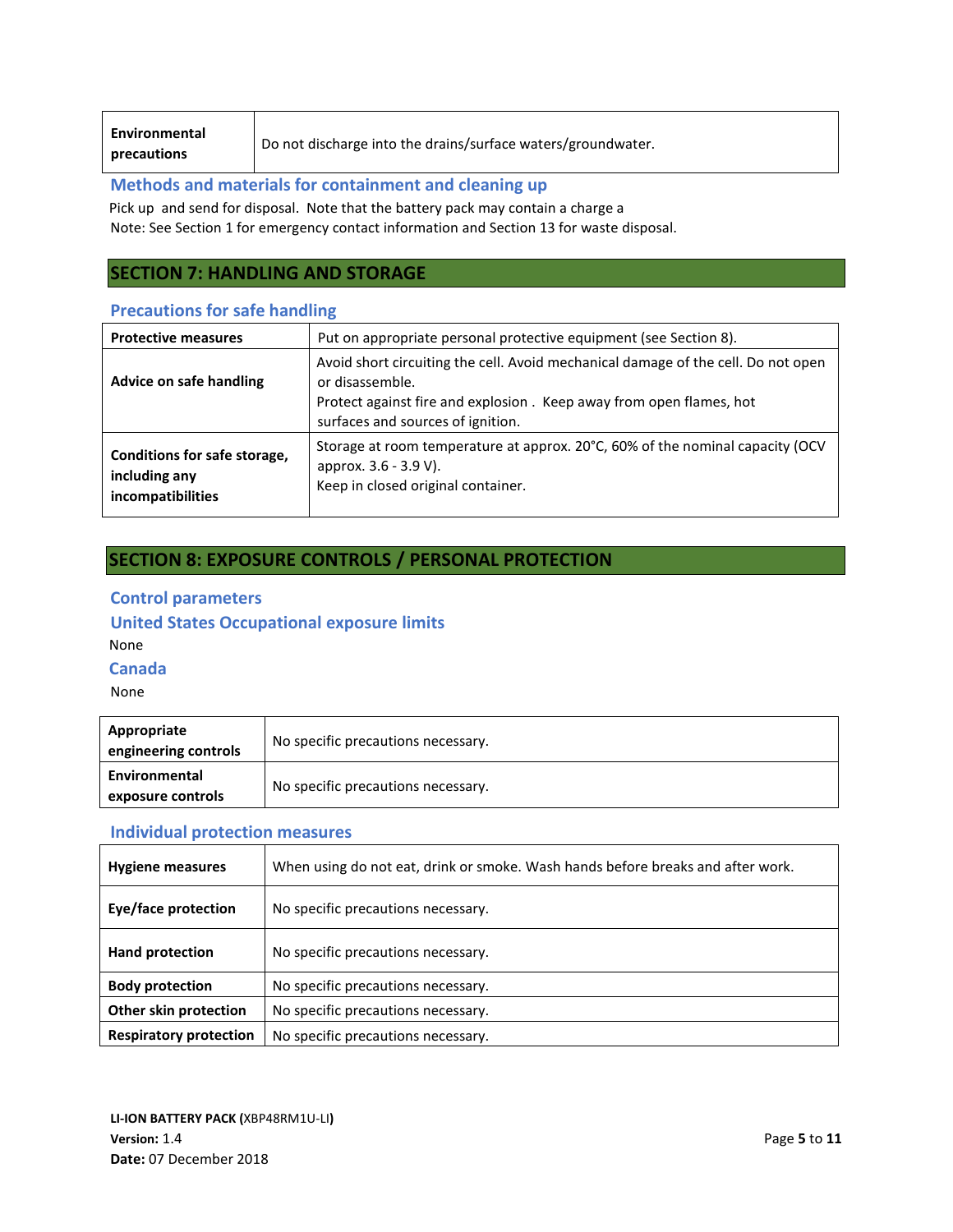# **SECTION 9: PHYSICAL AND CHEMICAL PROPERTIES**

## **Appearance**

| <b>Physical state</b>                        | Solid.          |
|----------------------------------------------|-----------------|
| Color                                        | Various.        |
| Odor                                         | Odorless.       |
| <b>Odor threshold</b>                        | Not applicable. |
| pH                                           | Not applicable. |
| <b>Melting point</b>                         | Not applicable. |
| <b>Boiling point</b>                         | Not applicable. |
| <b>Flash point</b>                           | Not applicable. |
| <b>Evaporation rate</b>                      | Not applicable. |
| Flammability (solid, gas)                    | Not applicable. |
| Lower and upper explosive (flammable) limits | Not applicable. |
| Vapor pressure                               | Not applicable. |
| <b>Vapor density</b>                         | Not applicable. |
| <b>Relative density</b>                      | Not applicable. |
| Solubility in water                          | Insoluble.      |
| Partition coefficient: n-octanol/water       | Not applicable. |
| <b>Auto-ignition temperature</b>             | Not applicable. |
| <b>Decomposition temperature</b>             | Not applicable. |
| <b>Viscosity</b>                             | Not applicable. |

# **SECTION 10: STABILITY AND REACTIVITY**

| Reactivity                                   | No specific test data related to reactivity available for this product or its<br>ingredients.              |
|----------------------------------------------|------------------------------------------------------------------------------------------------------------|
| <b>Chemical stability</b>                    | The product is stable.                                                                                     |
| <b>Possibility of hazardous</b><br>reactions | Hazardous reactions will not occur.                                                                        |
| <b>Conditions to avoid</b>                   | Keep away from open flames, hot surfaces and sources of ignition. Do not<br>puncture, crush or incinerate. |
| Incompatible materials                       | No materials to be especially mentioned.                                                                   |
| <b>Hazardous decomposition</b><br>products   | In case of open cells, there is the possibility of hydrofluoric acid and<br>carbon monoxide release.       |
| <b>Additional information</b>                | No decomposition if stored and applied as directed.                                                        |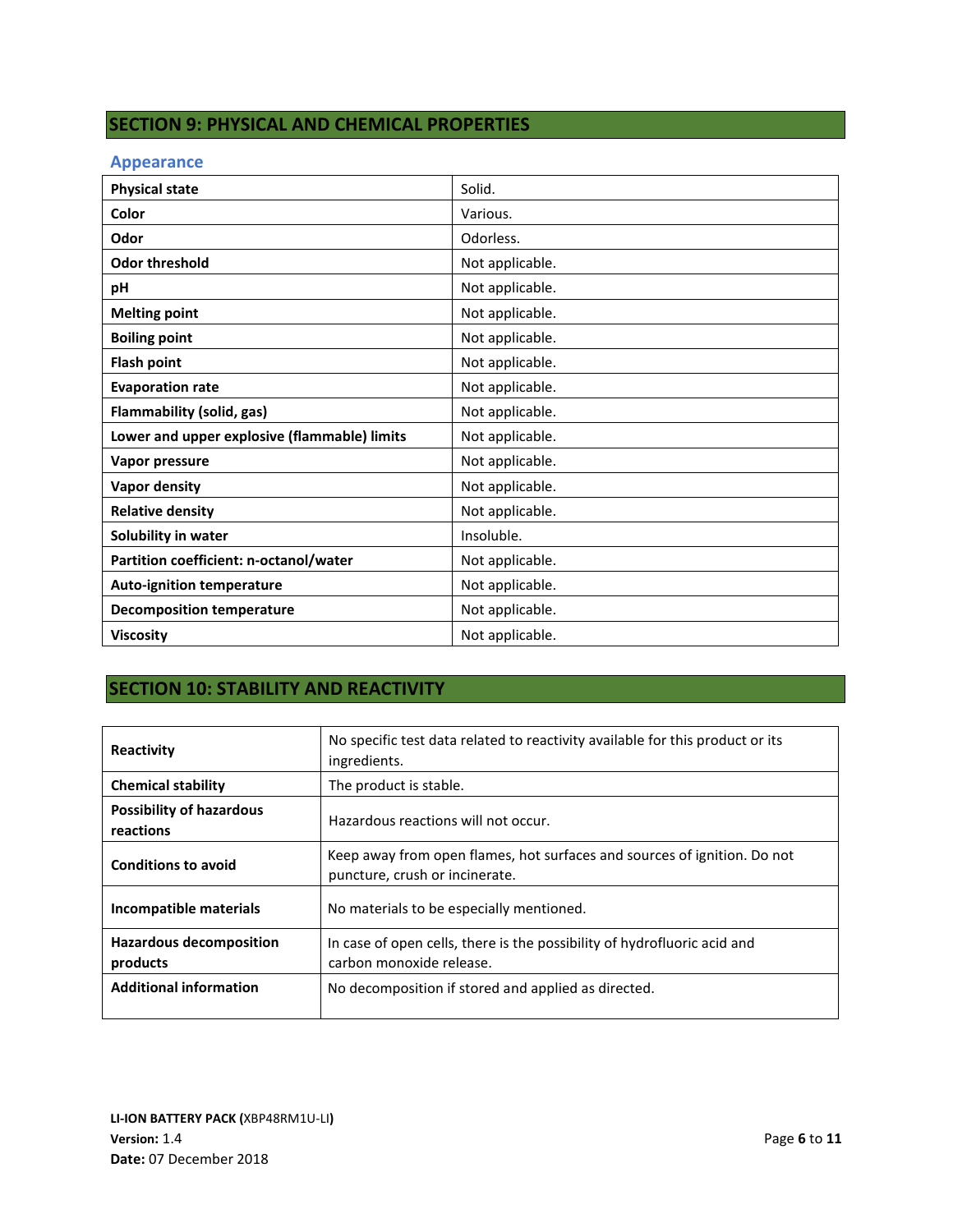# **SECTION 11: TOXICOLOGICAL INFORMATION**

## **Information on toxicological effects**

| <b>Acute toxicity</b>                                 | There is no data available. |
|-------------------------------------------------------|-----------------------------|
| <b>Irritation/Corrosion</b>                           | There is no data available. |
| Sensitization                                         | There is no data available. |
| <b>Mutagenicity</b>                                   | There is no data available. |
| Carcinogenicity                                       | There is no data available. |
| <b>Reproductive toxicity</b>                          | There is no data available. |
| <b>Teratogenicity</b>                                 | There is no data available. |
| Specific target organ toxicity (single exposure)      | There is no data available. |
| Specific target organ toxicity (repeated<br>exposure) | There is no data available. |
| <b>Aspiration hazard</b>                              | There is no data available. |

Information on the likely routes of exposure: Dermal contact, Eye contact, Inhalation, Ingestion.

## **Potential acute health effects**

| Eye contact         | No known significant effects or critical hazards. |
|---------------------|---------------------------------------------------|
| <b>Inhalation</b>   | No known significant effects or critical hazards. |
| <b>Skin contact</b> | No known significant effects or critical hazards. |
| Ingestion           | No known significant effects or critical hazards. |

# **Symptoms related to the physical, chemical and toxicological characteristics**

| Eye contact         | No known significant effects or critical hazards. |
|---------------------|---------------------------------------------------|
| <b>Inhalation</b>   | No known significant effects or critical hazards. |
| <b>Skin contact</b> | No known significant effects or critical hazards. |
| Ingestion           | No known significant effects or critical hazards. |

# **Delayed and immediate effects and also chronic effects from short and long term exposure Short term exposure**

| <b>Potential immediate effects</b> | No known significant effects or critical hazards. |
|------------------------------------|---------------------------------------------------|
| <b>Potential delayed effects</b>   | No known significant effects or critical hazards. |

#### **Long term exposure**

| <b>Potential immediate effects</b> | No known significant effects or critical hazards. |
|------------------------------------|---------------------------------------------------|
| <b>Potential delayed effects</b>   | No known significant effects or critical hazards. |

## **Potential chronic health effects**

| General         | No known significant effects or critical hazards. |
|-----------------|---------------------------------------------------|
| Carcinogenicity | No known significant effects or critical hazards. |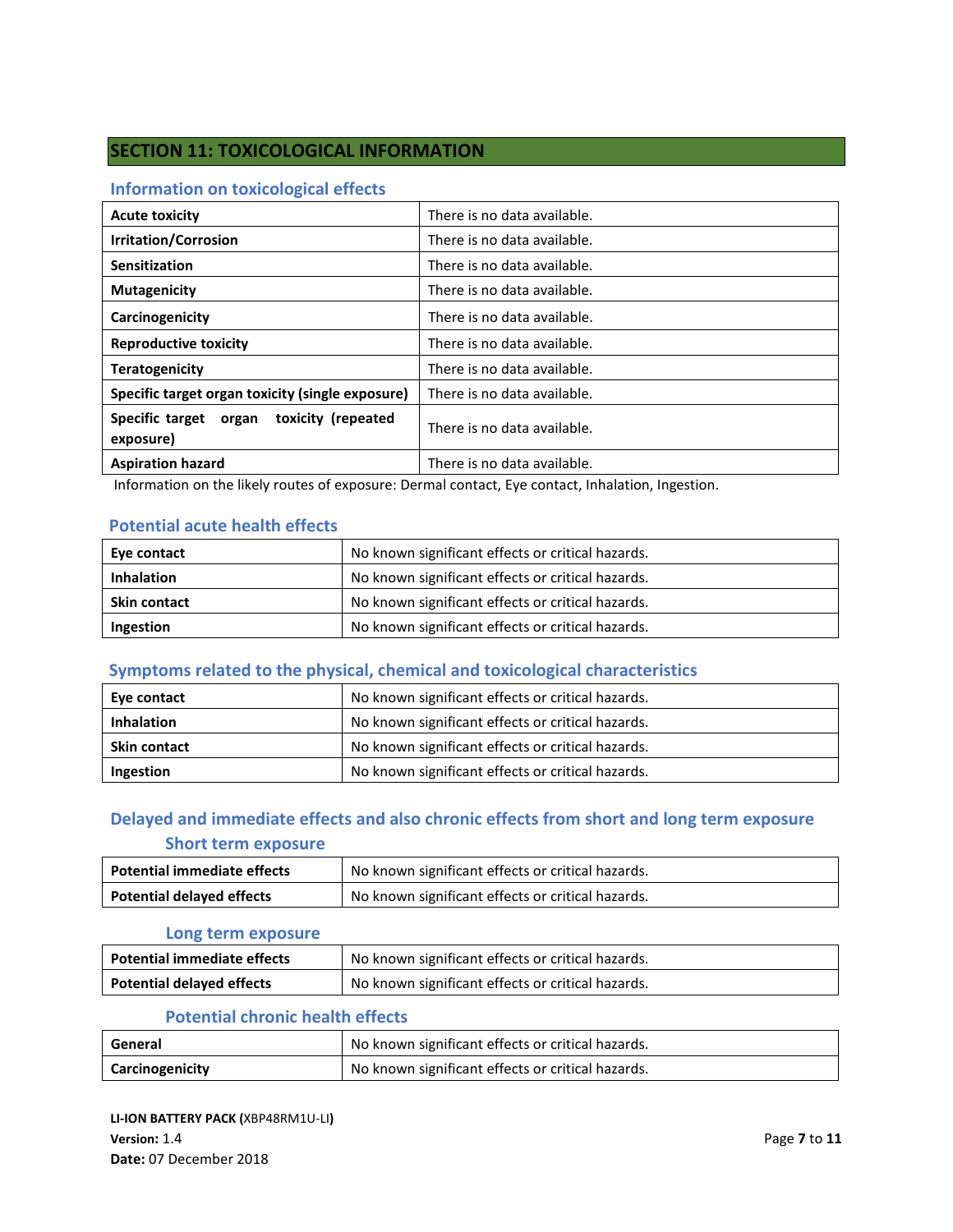| <b>Mutagenicity</b>      | No known significant effects or critical hazards. |
|--------------------------|---------------------------------------------------|
| <b>Teratogenicity</b>    | No known significant effects or critical hazards. |
| Developmental effects    | No known significant effects or critical hazards. |
| <b>Fertility effects</b> | No known significant effects or critical hazards. |

**Numerical measures of toxicity**

Acute toxicity estimates: There is no data available.

## **SECTION 12: ECOLOGICAL INFORMATION**

| Toxicity                         | There is no data available. |
|----------------------------------|-----------------------------|
| Persistence and degradability    | There is no data available. |
| <b>Bioaccumulative potential</b> | There is no data available. |

### **Mobility in soil**

| Soil/water partition coefficient (Koc) | No data available.                                |
|----------------------------------------|---------------------------------------------------|
| <b>Other adverse effects</b>           | No known significant effects or critical hazards. |

## **Further information**

Ecological injuries are not known or expected under normal use. Do not flush into surface water or sanitary sewer system.

## **SECTION 13: DISPOSAL CONSIDERATIONS**

### **Advice on disposal**

For recycling consult manufacturer.

## **Contaminated packaging**

Disposal in accordance with local regulations.

## **SECTION 14: TRANSPORT INFORMATION**

Lithium-ion battery packs are regulated as Class 9 Miscellaneous Dangerous Goods (also known as "hazardous materials" in the United States) pursuant to the International Civil Aviation Organization (ICAO) Technical Instructions for the Safe Transport of Dangerous Goods by Air, International Air Transport Association (IATA) Dangerous Goods Regulations, the International Maritime Dangerous Goods (IMDG) Code, European Agreements concerning the International Carriage of Dangerous Goods by Rail (RID) and Road (ADR), and applicable national regulations such as the USA's hazardous materials regulations (see 49 CFR 173.185). These regulations contain very specific packaging, labeling, marking, and documentation requirements. The regulations also require that individuals involved in the preparation of dangerous goods for transport be trained and certified on proper package preparation, labeling, marking and preparing shipping documents. The following provides information to these trained and certified individuals to support their proper shipping of this battery pack.

The battery pack meets the requirements of the test in the United Nations (UN) Manual of Tests and Criteria, Part III, sub-section 38.3. UN38.3 Report on the battery pack is available upon request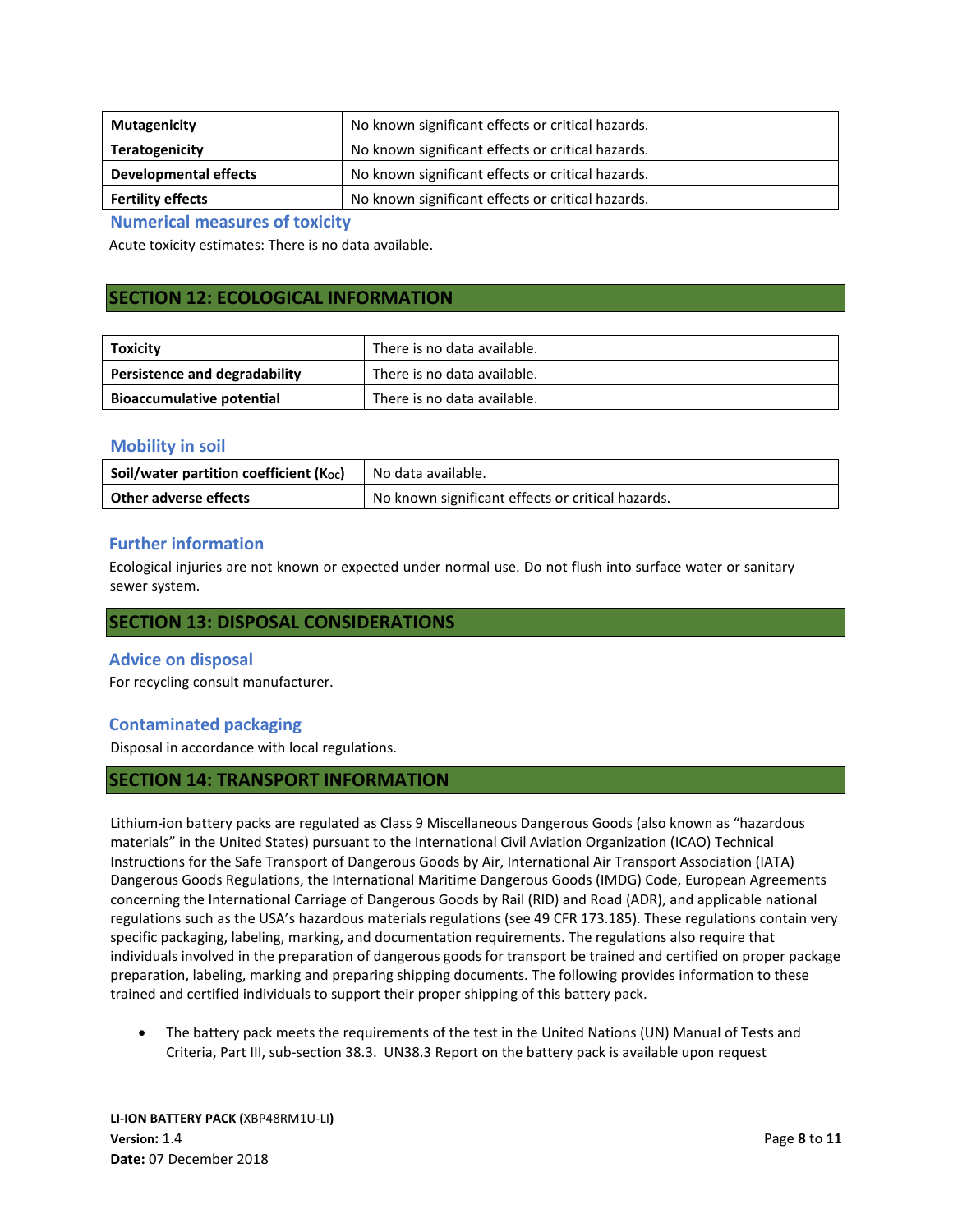- Original packaging is strong rigid outer packaging appropriate to its capacity and intended use. The packaging is UN specification. As a lithium ion battery pack, the unit is subject to State of Charge Restrictions (SOC) and is provided by the factory at 30% SOC.
- The battery pack meets the requirements of Packing Instructions 965, section IA of the IATA regulation.
- The battery pack = 585 Wh 625 Wh (nominal 613.2 Wh) capacity battery pack. The battery pack weighs 12 kg and contains between 4.0 kg and 4.12 kg (nominal 4.032 kg) of lithium ion cells.
- The battery pack must not be packed in the same outer packaging, or placed in an overpack with, dangerous goods classified in Class 1 (except 1.4S), Division 2.1 (flammable gases), Class 3 (flammable liquids), Division 4.1 (flammable solids) and Division 5.1 (oxidizers).

|                                        | <b>U.S. DOT</b>                                                                                                                                                                                                                                                                                                                                  | <b>TDG</b>                                                 | <b>IMDG</b>                                                | <b>IATA</b>                                                                                                                                                                                                                                                                                                                                                                                          |
|----------------------------------------|--------------------------------------------------------------------------------------------------------------------------------------------------------------------------------------------------------------------------------------------------------------------------------------------------------------------------------------------------|------------------------------------------------------------|------------------------------------------------------------|------------------------------------------------------------------------------------------------------------------------------------------------------------------------------------------------------------------------------------------------------------------------------------------------------------------------------------------------------------------------------------------------------|
| <b>UN number</b>                       | <b>UN3480</b>                                                                                                                                                                                                                                                                                                                                    | <b>UN3480</b>                                              | <b>UN3480</b>                                              | <b>UN3480</b>                                                                                                                                                                                                                                                                                                                                                                                        |
| <b>UN proper</b><br>shipping name      | LITHIUM ION<br><b>BATTERIES</b>                                                                                                                                                                                                                                                                                                                  | LITHIUM ION<br><b>BATTERIES</b>                            | LITHIUM ION<br><b>BATTERIES</b>                            | LITHIUM ION<br><b>BATTERIES</b>                                                                                                                                                                                                                                                                                                                                                                      |
| <b>Transport</b><br>hazard class(es)   | 9<br>Alb,                                                                                                                                                                                                                                                                                                                                        | 9                                                          | 9                                                          | 9                                                                                                                                                                                                                                                                                                                                                                                                    |
| <b>Environmental</b><br><b>hazards</b> | None                                                                                                                                                                                                                                                                                                                                             | None                                                       | None"                                                      | None                                                                                                                                                                                                                                                                                                                                                                                                 |
| <b>Additional</b><br>information       | HAZMAT Bill of<br>Lading (BOL)<br>required via ground<br>or rail; Dangerous<br><b>Goods Declaration</b><br>via air or sea.<br>Provide emergency<br>response<br>information by<br>including this<br>Safety Data Sheet.<br>If shipped via<br>ground in the USA,<br>an acceptable<br>alternative is to<br>write "ERG 147" on<br>the Bill of Lading. | Declaration of<br>Dangerous<br>Goods (DGD) is<br>required. | Declaration of<br>Dangerous<br>Goods (DGD) is<br>required. | <b>Declaration of Dangerous</b><br>Goods (DGD) is required.<br>State of Charge (SoC) of<br>the battery or cell must not<br>exceed 30%.<br>Maximum 35 kg (battery<br>weight) net quantity per<br>package.<br>Statement on the<br>(air) way bill - "Dangerous<br>Goods as per Attached<br>DGD" or "Dangerous<br>Goods as per attached<br>Shipper's Declaration" and<br>"Cargo Aircraft Only" or<br>CAO |

**AERG : 147**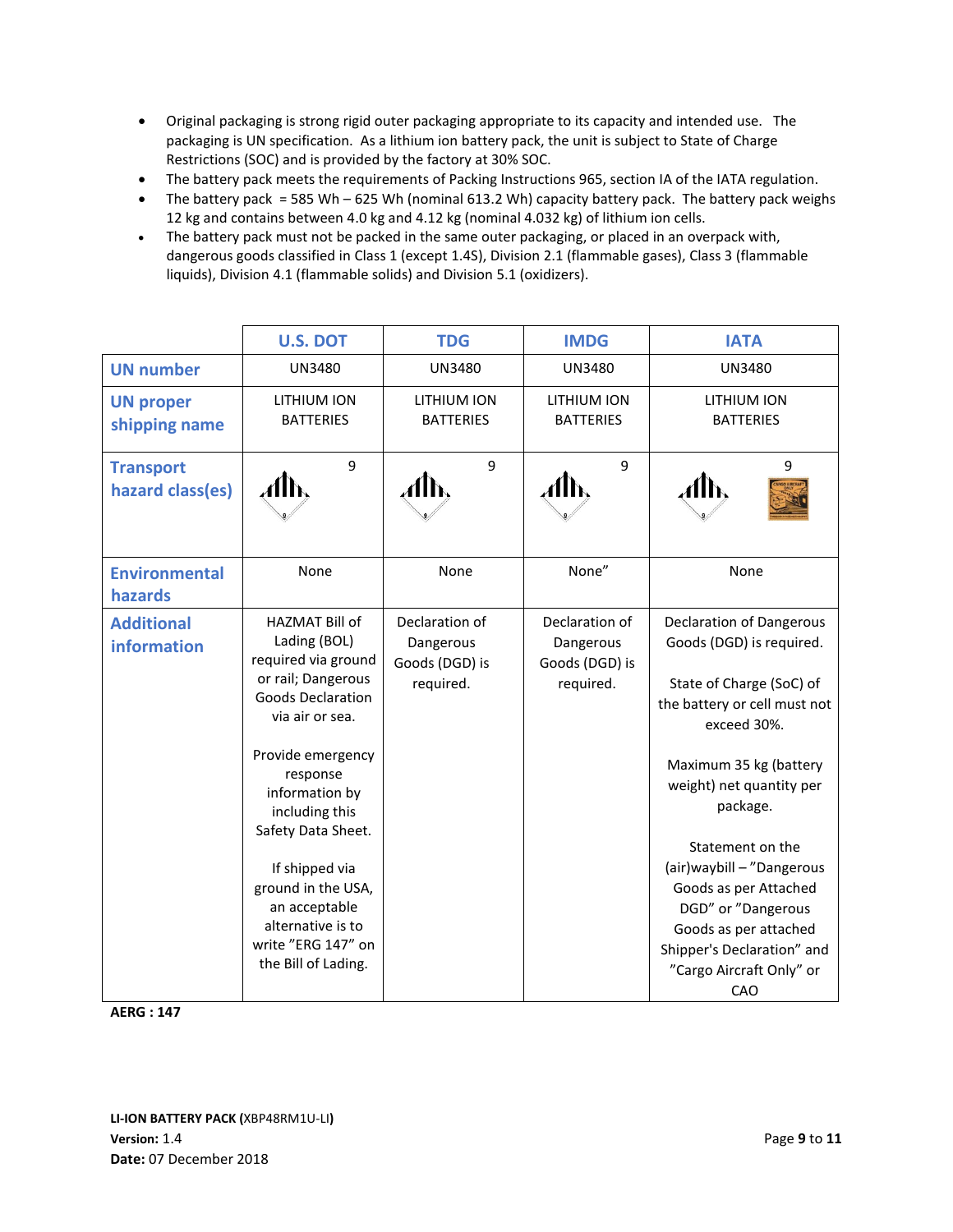| Special precautions for user                                                | Not available. |
|-----------------------------------------------------------------------------|----------------|
| Transport in bulk according to Annex II<br>of MARPOL 73/78 and the IBC Code | Not available. |

# **SECTION 15: REGULATORY INFORMATION**

| U.S. Federal regulations                                                | <b>TSCA 8(a) CDR Exempt/Partial exemption:</b> All chemical components are<br>listed or exempt from listing<br>United States inventory (TSCA 8b): All components are listed or exempted. |
|-------------------------------------------------------------------------|------------------------------------------------------------------------------------------------------------------------------------------------------------------------------------------|
| Clean Air Act Section 112 (b)<br><b>Hazardous Air Pollutants (HAPs)</b> | Not available.                                                                                                                                                                           |
| <b>Clean Air Act Section 602 Class I</b><br><b>Substances</b>           | Not available.                                                                                                                                                                           |
| <b>Clean Air Act Section 602 Class II</b><br><b>Substances</b>          | Not available.                                                                                                                                                                           |
| <b>DEA List I Chemicals (Precursor</b><br><b>Chemicals</b> )            | Not available.                                                                                                                                                                           |
| <b>DEA List II Chemicals (Precursor</b><br><b>Chemicals</b> )           | Not available.                                                                                                                                                                           |

### **SARA 302/304**

Composition/information on ingredients Not available.

SARA 304 RQ: Not available.

### **SARA 311/312**

Classification: Not applicable. Composition/information on ingredients. No products were found.

### **SARA 311/312**

Not applicable

### **SARA 313**

This product contains no toxic chemicals subject to the supplier notification requirements of Section 313.

### **State regulations**

| <b>Massachusetts</b> | Not known |
|----------------------|-----------|
| New York             | Not known |
| <b>New Jersey</b>    | Not known |
| Pennsylvania         | Not known |

## **California Prop. 65**

No known California Proposition 65 material that require WARNING language.